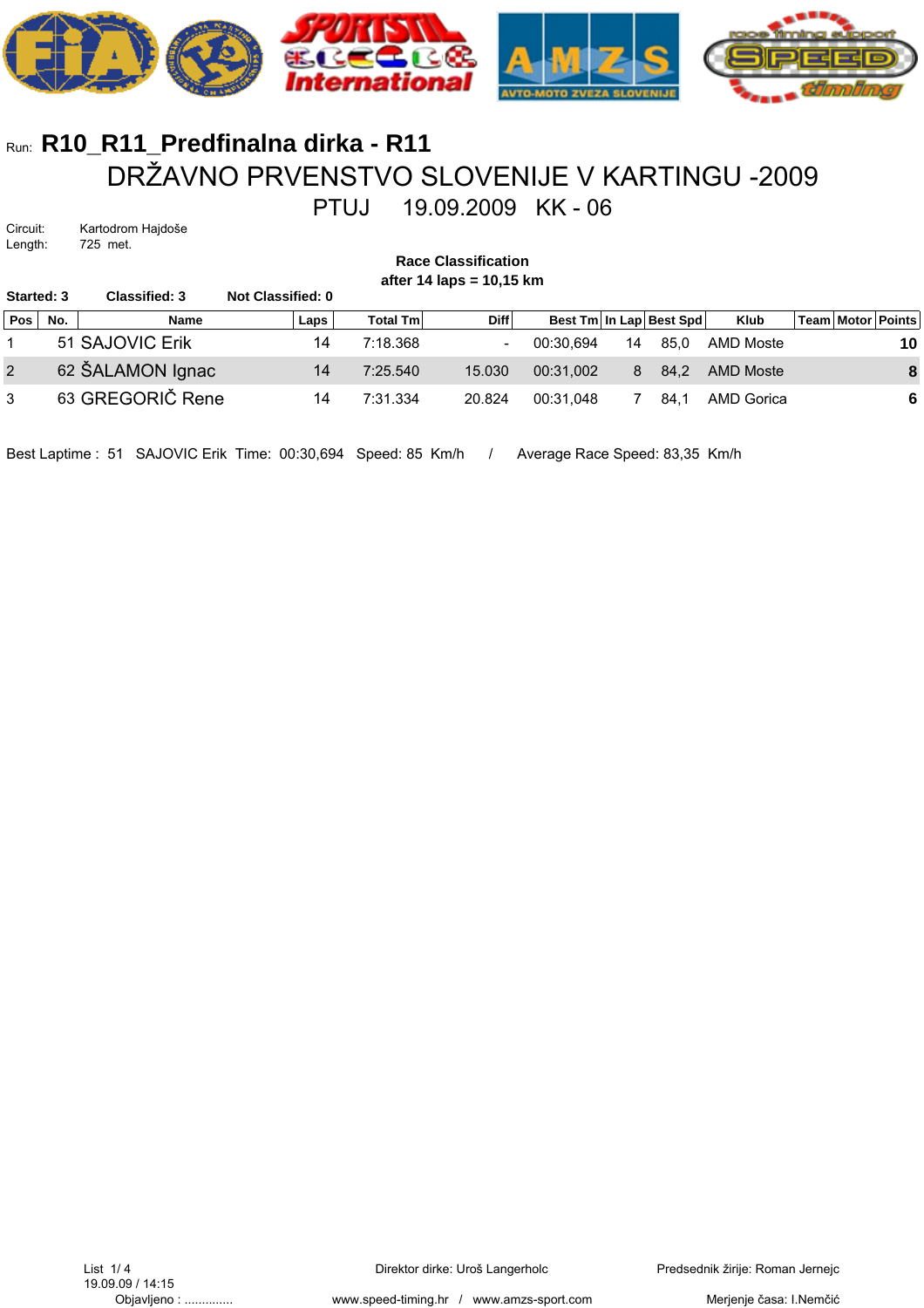

Direktor dirke: Uroš Langerholc www.speed-timing.hr / www.amzs-sport.com

Predsednik žirije: Roman Jernejc Merjenje časa: I.Nemčić